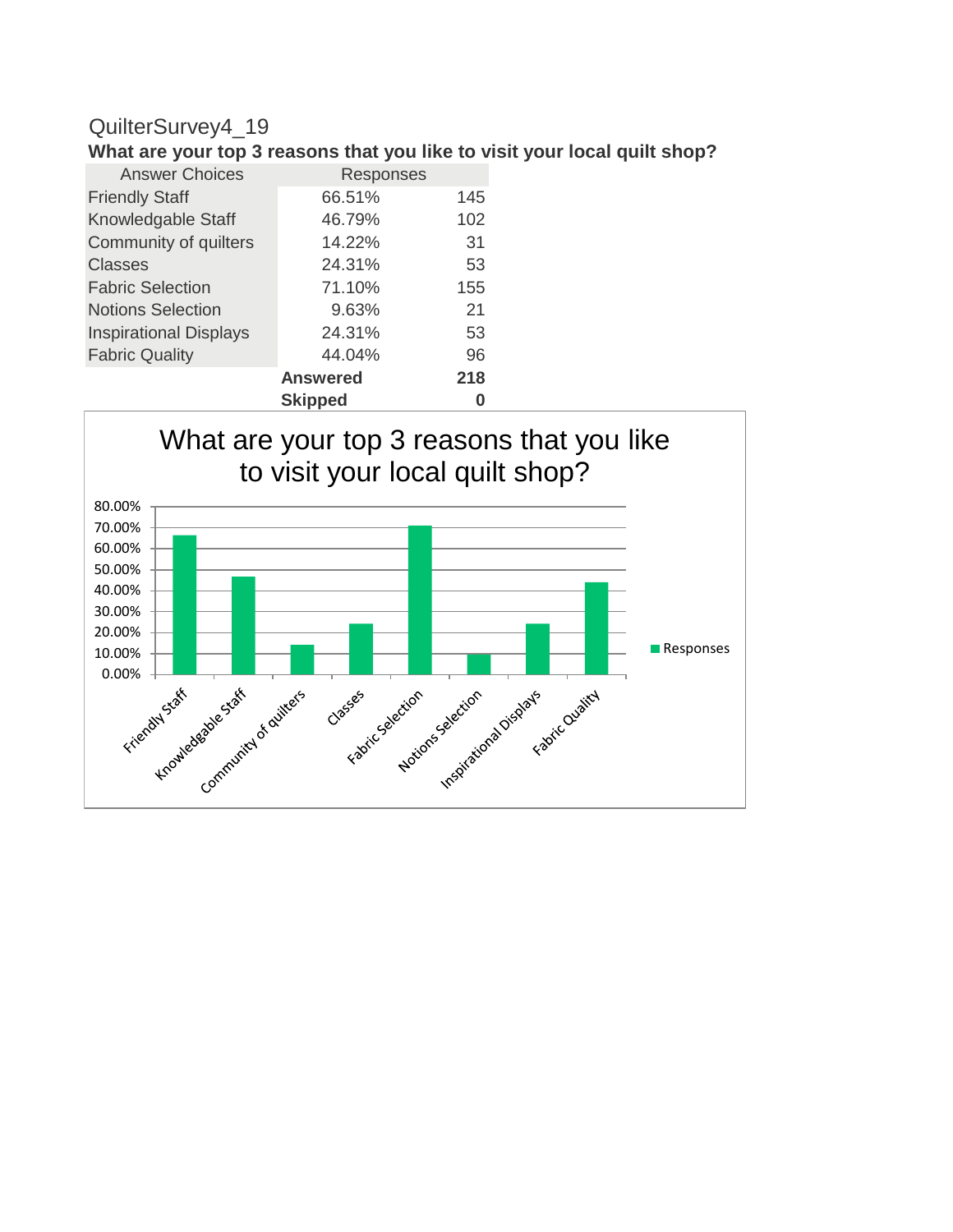#### **What are your top 3 reasons you would not visit a local quilt shop?**

|                                  | <b>Skipped</b>  |     |
|----------------------------------|-----------------|-----|
|                                  | <b>Answered</b> | 218 |
| Other (please specify)           | 21.56%          | 47  |
| Too far away                     | 55.50%          | 121 |
| Lack of Classes that interest me | 37.16%          | 81  |
| No Rewards program               | 8.72%           | 19  |
| <b>Limited fabric Selection</b>  | 74.31%          | 162 |
| <b>Unfriendly Staff</b>          | 87.61%          | 191 |
| <b>Answer Choices</b>            | Responses       |     |

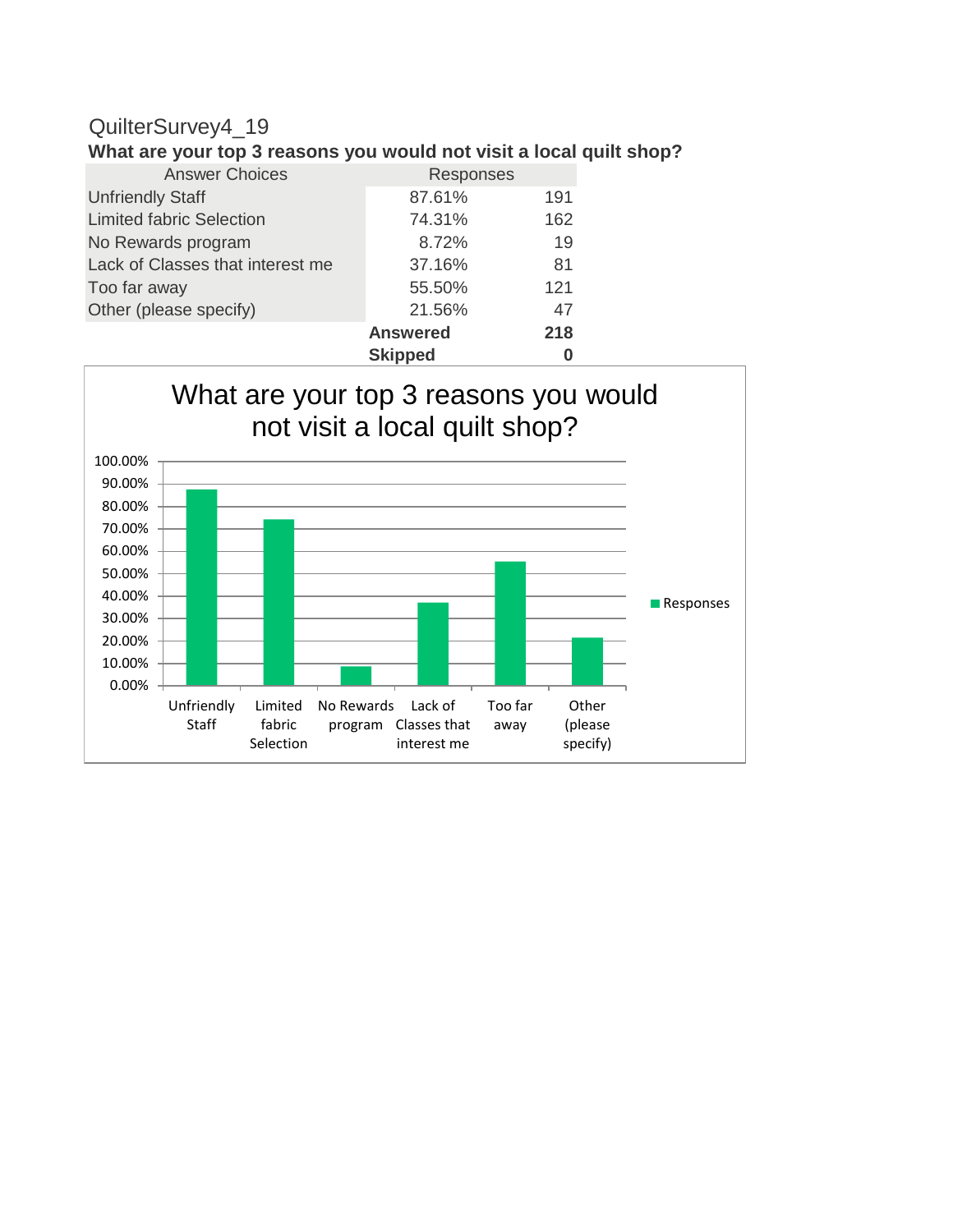### **Do you take classes at your local quilt shop?**

|                       | <b>Skinned</b> |     |
|-----------------------|----------------|-----|
| <b>Answered</b>       |                | 216 |
| N <sub>o</sub>        | 38.89%         | 84  |
| Yes                   | 61.11%         | 132 |
| <b>Answer Choices</b> | Responses      |     |
|                       |                |     |

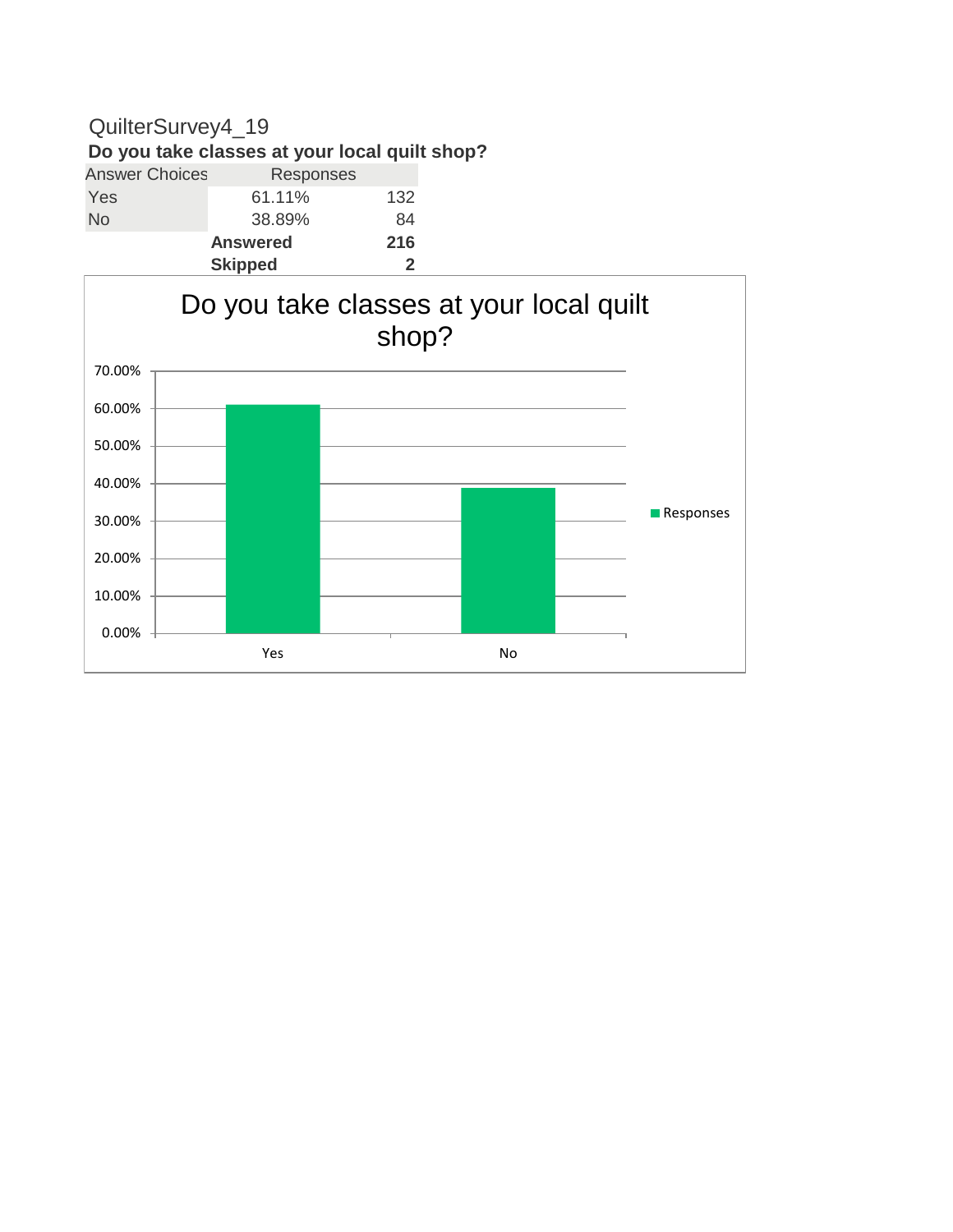| Do you take online classes? |                |     |  |
|-----------------------------|----------------|-----|--|
| <b>Answer Choices</b>       | Responses      |     |  |
| Yes                         | 34.42%         | 74  |  |
| <b>No</b>                   | 65.58%         | 141 |  |
| <b>Answered</b>             |                | 215 |  |
|                             | <b>Skipped</b> | 3   |  |

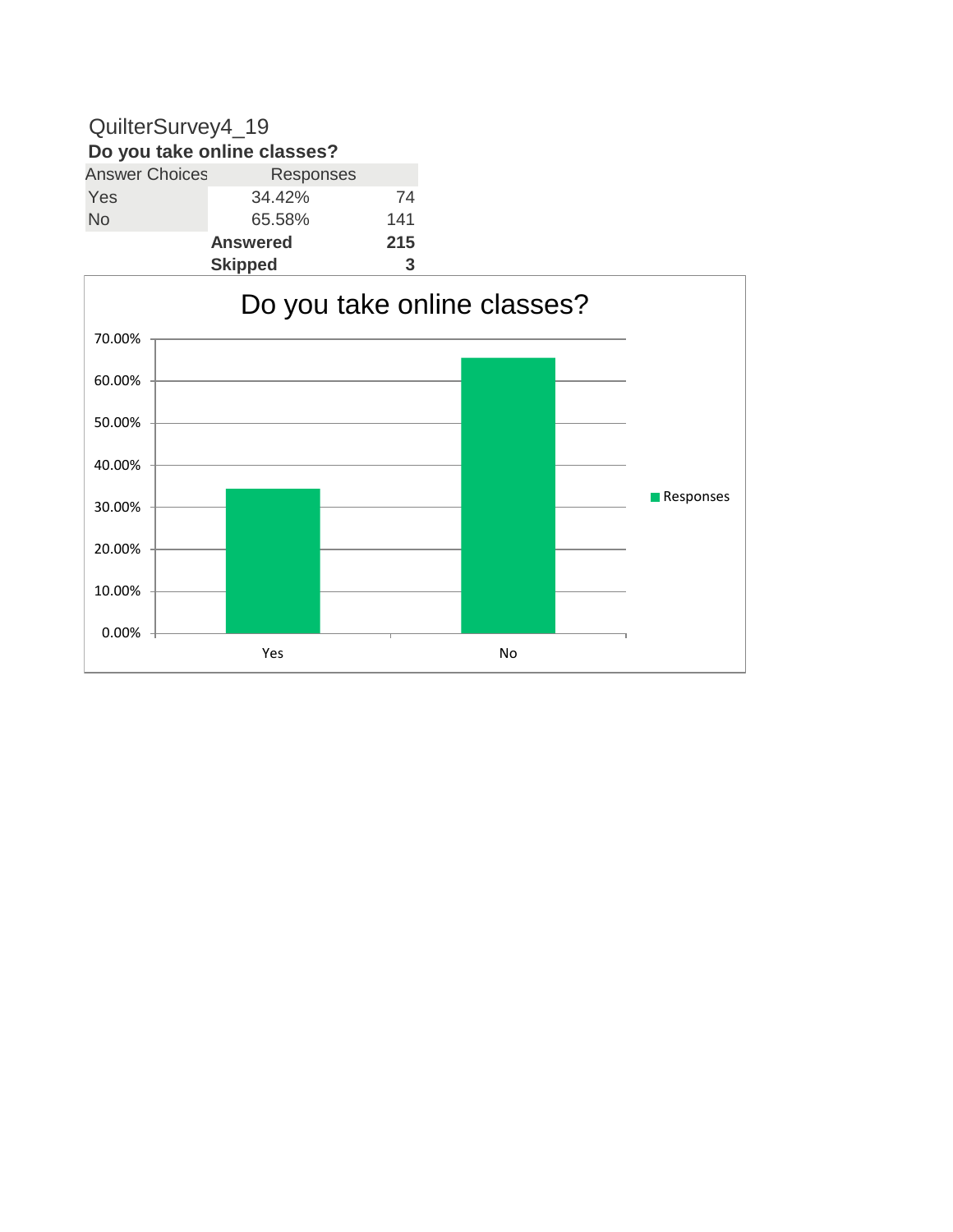| II you tano biassos at your loud guit shop, milat type of biassos as you line to tano |                  |     |  |
|---------------------------------------------------------------------------------------|------------------|-----|--|
| <b>Answer Choices</b>                                                                 | <b>Responses</b> |     |  |
| 2-3 hour technique specific                                                           | 59.24%           | 109 |  |
| all day on a specific pattern                                                         | 46.74%           | 86  |  |
| 2-3 classes 2-3 hours on a specific pattern spread over 2-3 weeks                     | 23.91%           | 44  |  |
| half day club where everyone works on their own project (i.e. embroid                 | 17.39%           | 32  |  |
| All day club                                                                          | 9.24%            | 17  |  |
| Open sew                                                                              | 32.07%           | 59  |  |
|                                                                                       | <b>Answered</b>  | 184 |  |
|                                                                                       | <b>Skipped</b>   |     |  |
|                                                                                       |                  |     |  |



**If you take classes at your local quilt shop, what type of classes do you like to take?**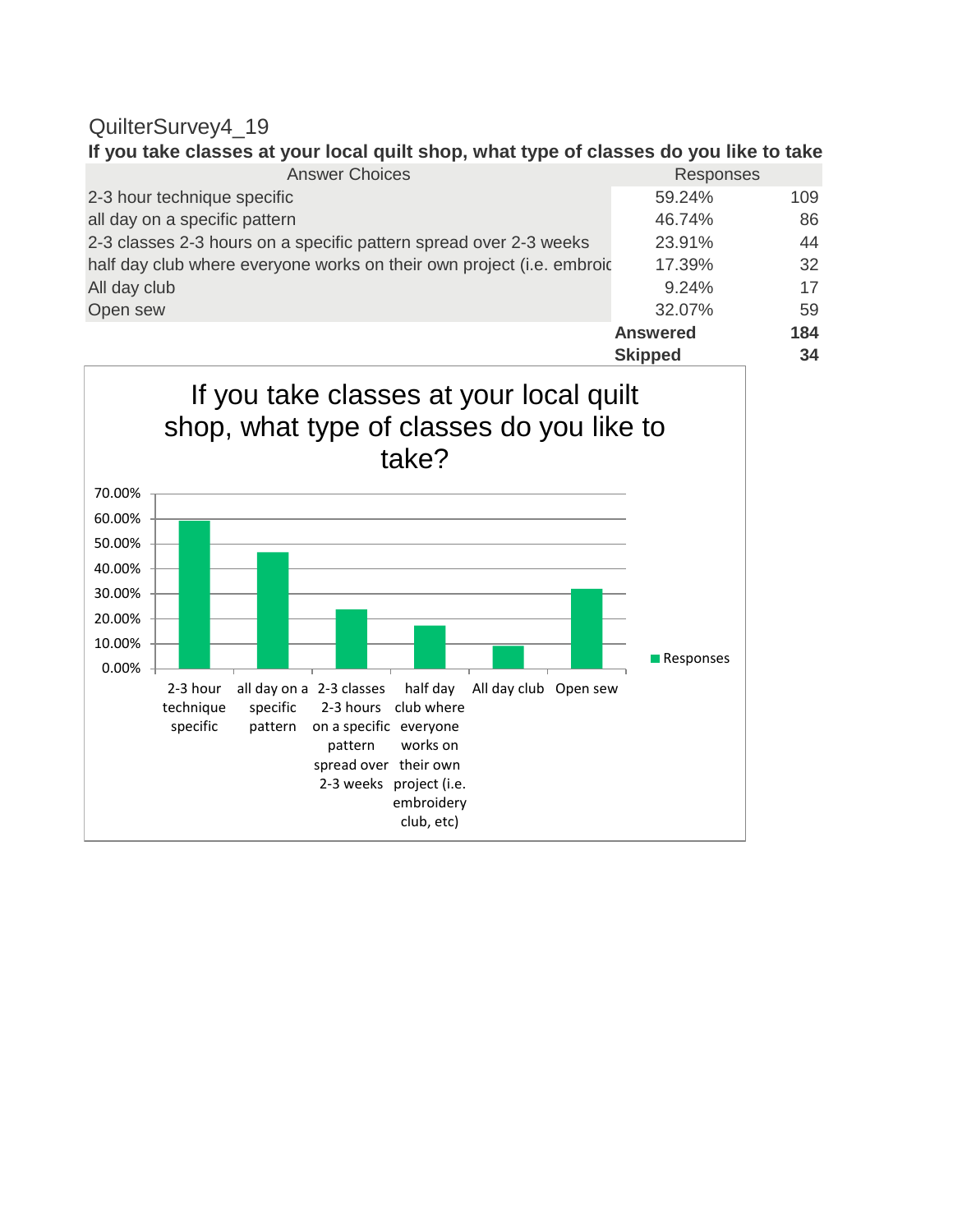**If you take classes at your local quilt shop, what type of classes do you like to take?**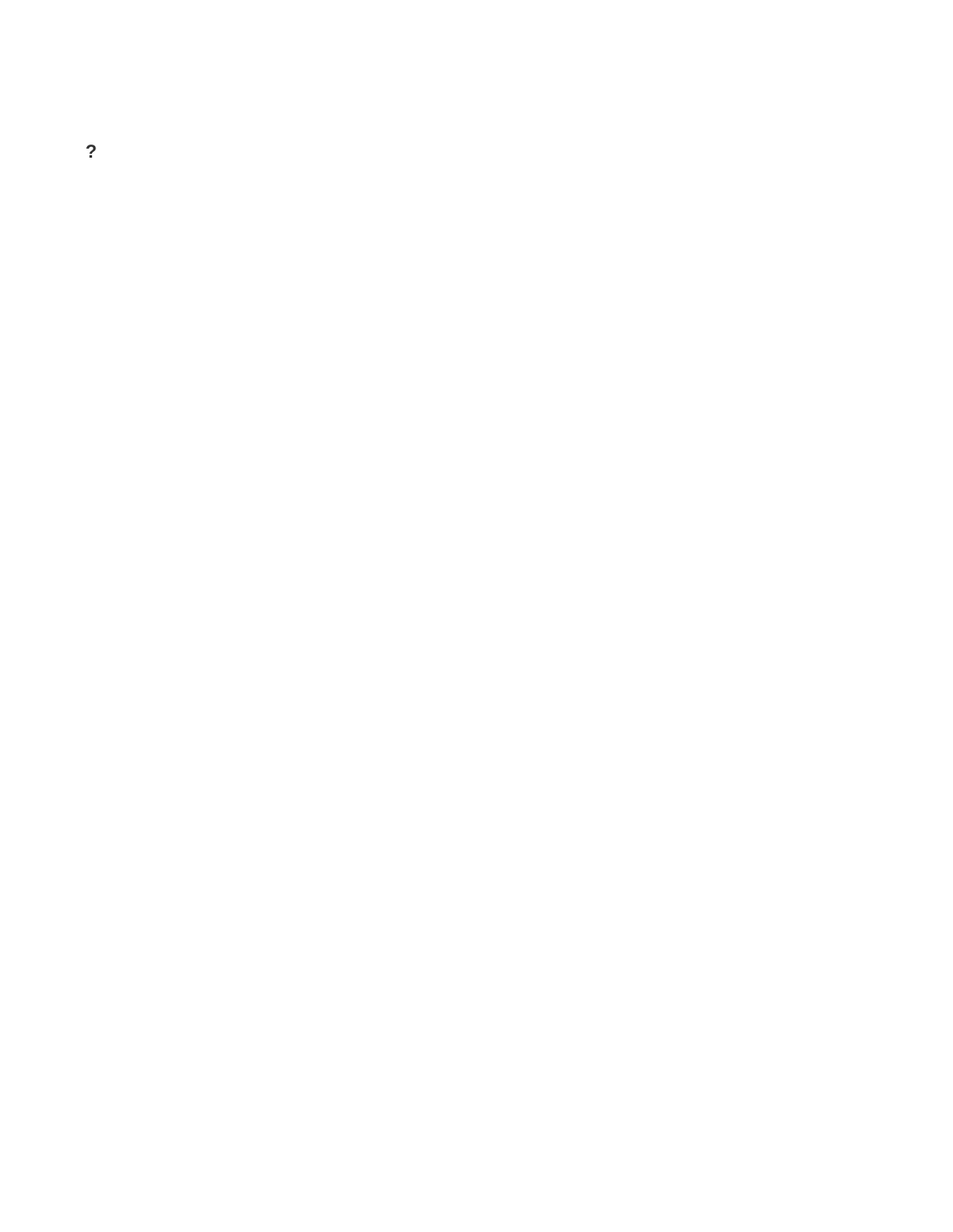#### QuilterSurvey4\_19 **If you don't take classes, what are the reasons you don't?**

| <b>Answer Choices</b>                                   | Responses       |                 |
|---------------------------------------------------------|-----------------|-----------------|
| No classes on the patterns I like.                      | 35.03%          | 62              |
| No classes offered at times I can come.                 | 32.77%          | 58              |
| Only offers all day classes; I need shorter sessions.   | 6.21%           | 11              |
| Only offers classes on weekends; I need weekdays.       | 5.08%           | 9               |
| Only offers classes on weekends; I need weekday nights. | 2.82%           | 5               |
| Other (please specify)                                  | 43.50%          | 77              |
|                                                         | <b>Answered</b> | 177             |
|                                                         | <b>Skinnad</b>  | $\overline{11}$ |

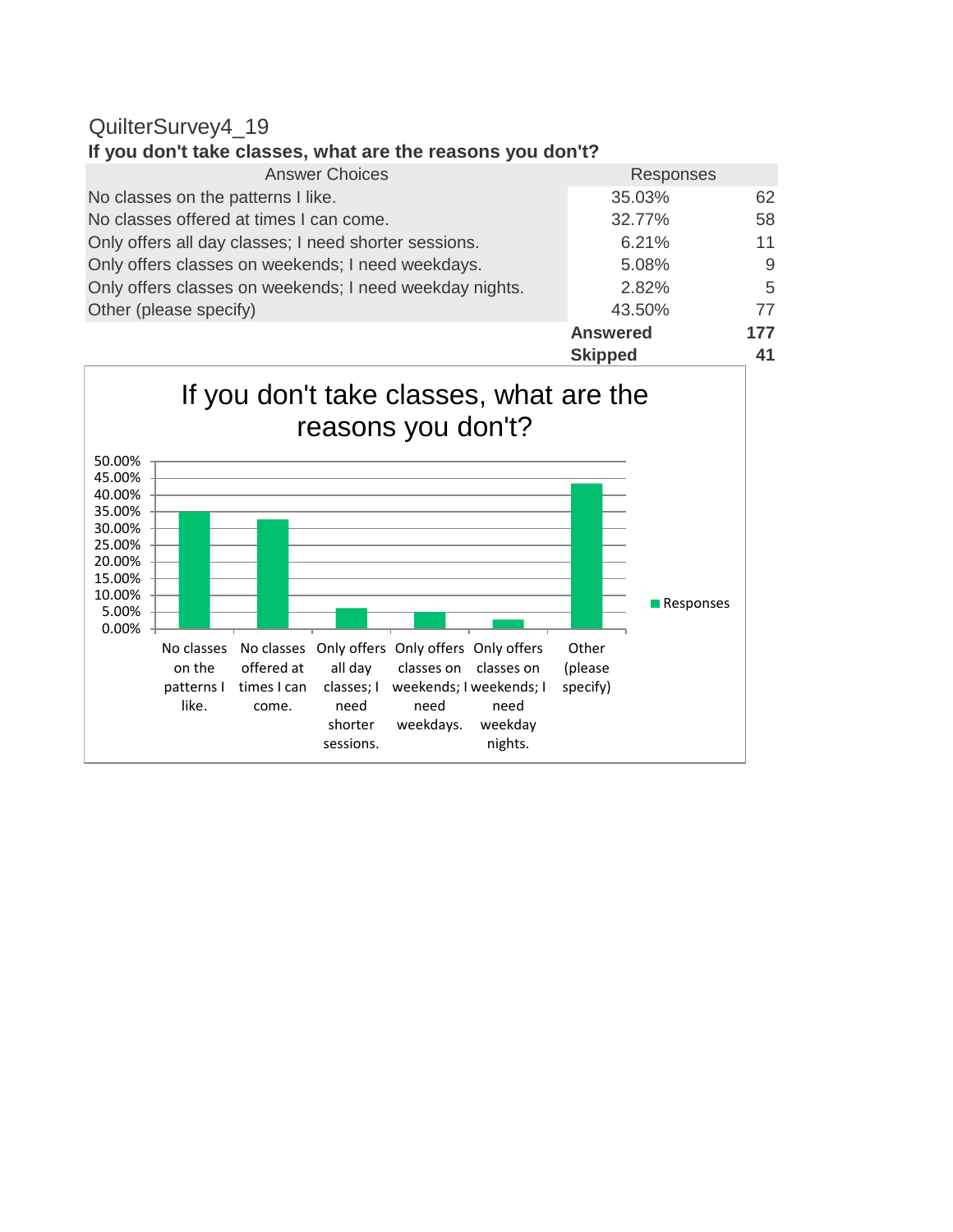### QuilterSurvey4\_19 Do you give suggestions on classes that you would like to see at your local quilt

| <b>Answer Choices</b>                            | Responses       |     |
|--------------------------------------------------|-----------------|-----|
| Yes                                              | 38.68%          | 82  |
| <b>No</b>                                        | 50.47%          | 107 |
| I would but I don't know how to give suggestions | 10.85%          | 23  |
|                                                  | <b>Answered</b> | 212 |
|                                                  | <b>Skipped</b>  |     |

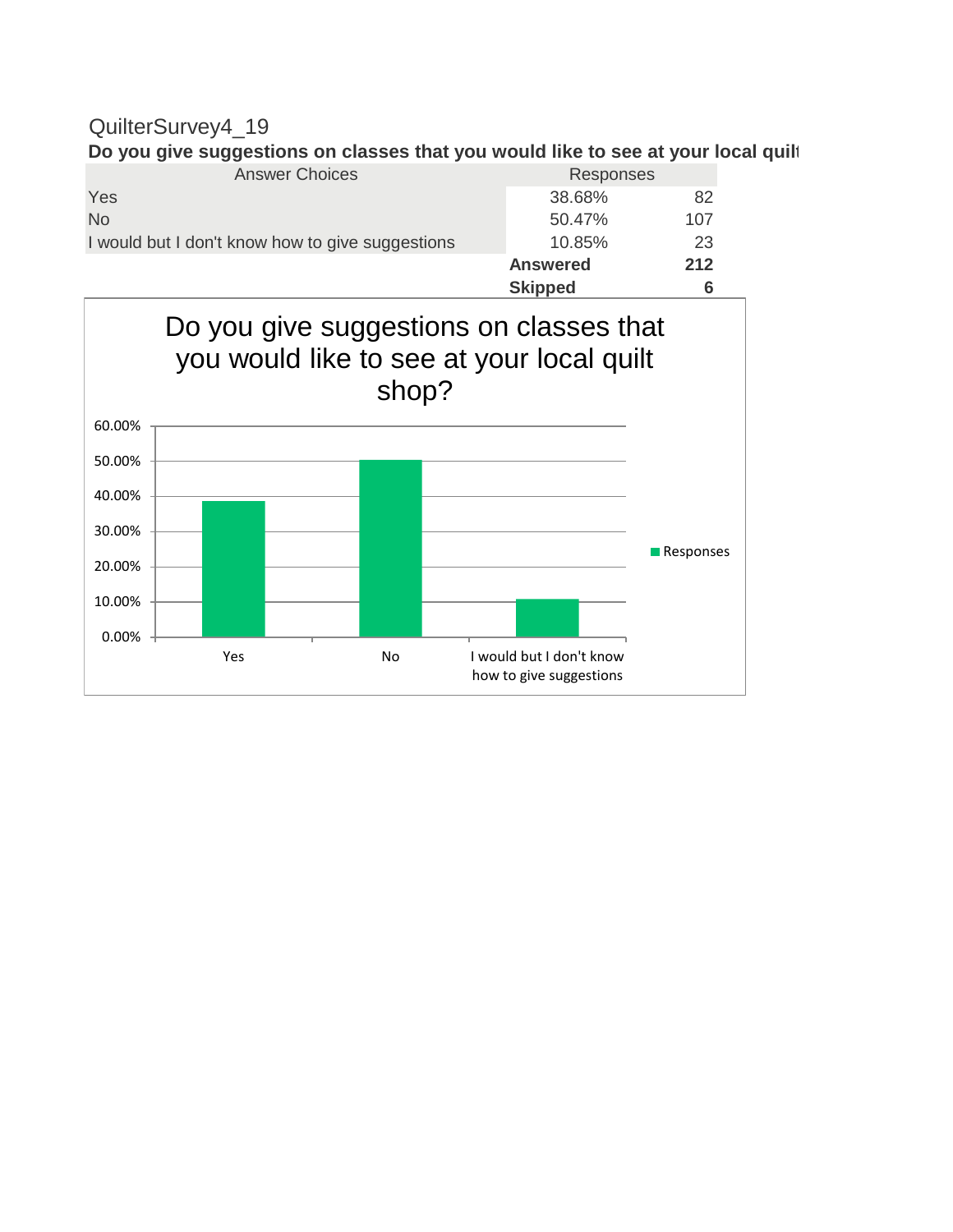**Positions in shop?**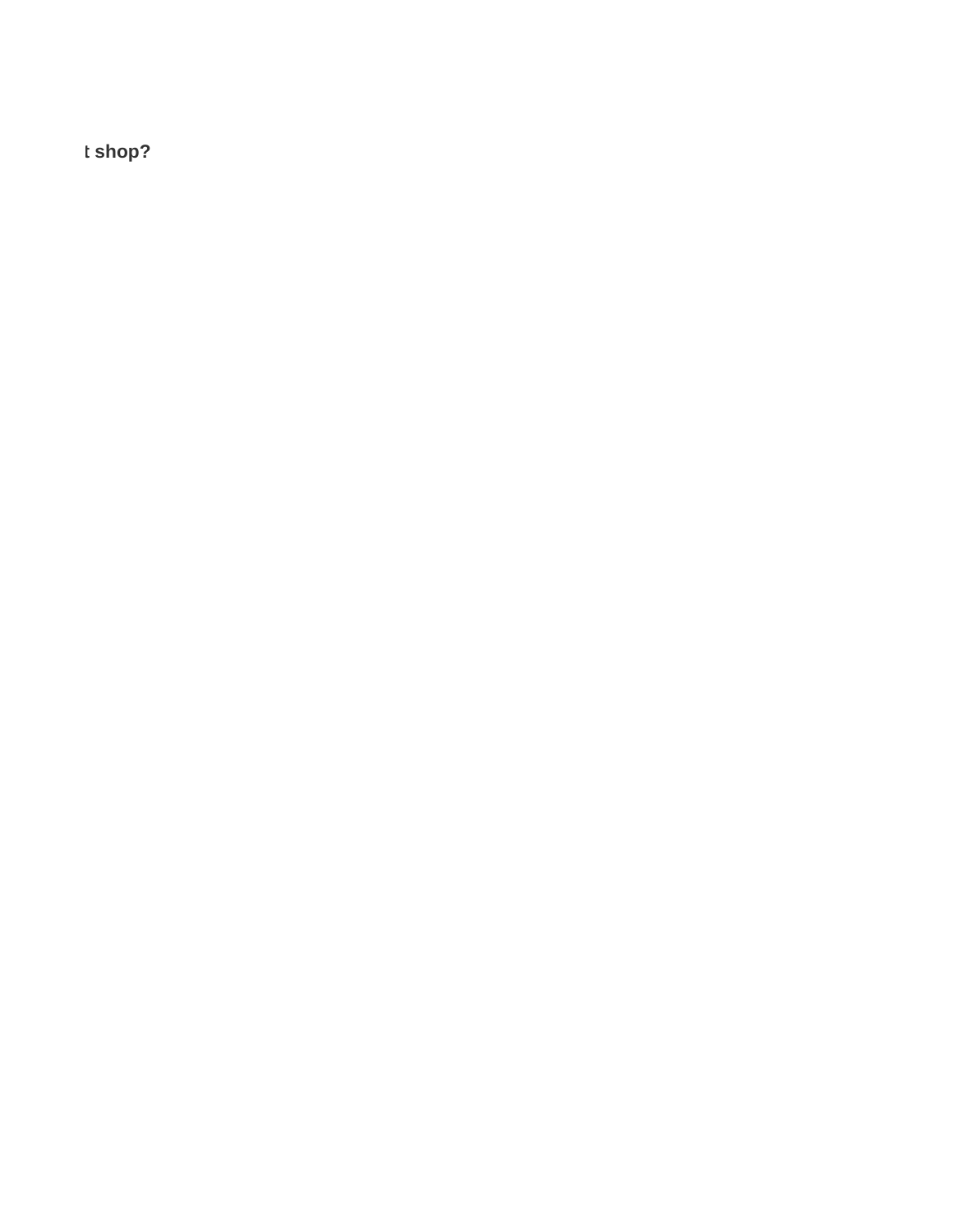| Do you like laser cut kits? |                |     |  |
|-----------------------------|----------------|-----|--|
| <b>Answer Choices</b>       | Responses      |     |  |
| Yes                         | 50.72%         | 106 |  |
| <b>No</b>                   | 49.28%         | 103 |  |
| <b>Answered</b>             |                | 209 |  |
|                             | <b>Skipped</b> | 9   |  |